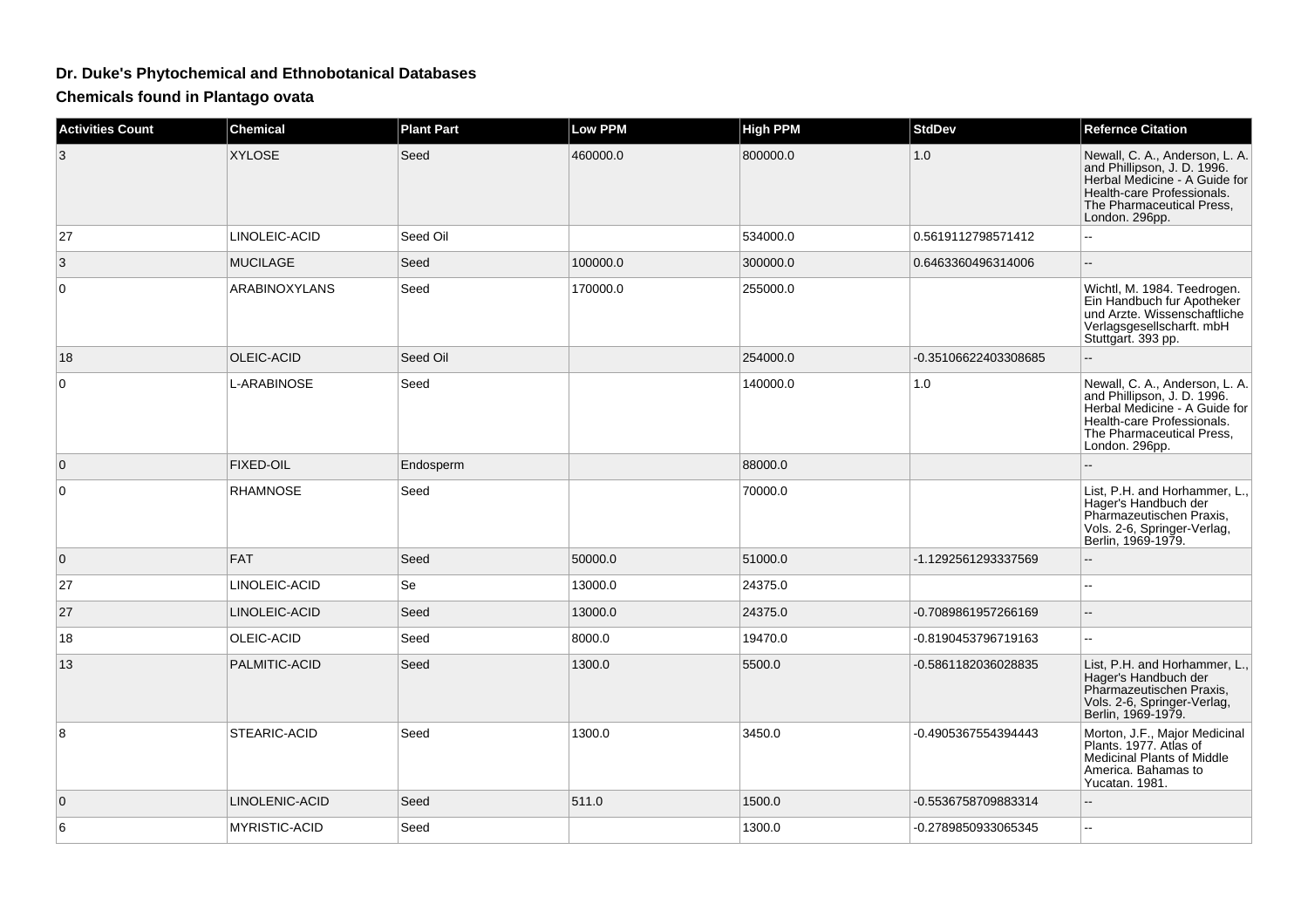| <b>Activities Count</b> | Chemical                              | Plant Part | <b>Low PPM</b> | <b>High PPM</b> | <b>StdDev</b>       | Refernce Citation                                                                                                              |
|-------------------------|---------------------------------------|------------|----------------|-----------------|---------------------|--------------------------------------------------------------------------------------------------------------------------------|
| $\vert$ 1               | <b>BEHENIC-ACID</b>                   | Seed       |                | 1300.0          | -0.5564308287176762 | $-$                                                                                                                            |
| $\vert$ 1               | LIGNOCERIC-ACID                       | Seed       |                | 400.0           | -0.5742301369933868 | Morton, J.F., Major Medicinal<br>Plants. 1977. Atlas of<br>Medicinal Plants of Middle<br>America. Bahamas to<br>Yucatan. 1981. |
| $\overline{0}$          | <b>INDICAINE</b>                      | Seed       |                |                 |                     |                                                                                                                                |
| 7                       | <b>GLUCOSE</b>                        | Seed       |                |                 |                     |                                                                                                                                |
| $\overline{0}$          | N-NONADECANE                          | Seed Coat  |                |                 |                     |                                                                                                                                |
| 0                       | N-DOCOSANE                            | Seed Coat  |                |                 |                     |                                                                                                                                |
| 13                      | PALMITIC-ACID                         | Seed Coat  |                |                 |                     | Ξ.                                                                                                                             |
| 0                       | URONIC-ACID                           | Seed       |                |                 |                     | $\sim$                                                                                                                         |
| $\overline{0}$          | ALSOBIURONIC-ACID                     | Seed       |                |                 |                     | $-$                                                                                                                            |
| 0                       | N-TRITRIACONTANE                      | Seed Coat  |                |                 |                     | $\sim$                                                                                                                         |
| $\overline{0}$          | ANTE-ISOHEXADECANE                    | Seed Coat  |                |                 |                     |                                                                                                                                |
| $\overline{3}$          | MUCILAGE                              | Seed Coat  |                |                 |                     |                                                                                                                                |
| $\vert$ 1               | <b>GALACTOSE</b>                      | Seed       |                |                 |                     |                                                                                                                                |
| 0                       | N-HEXADECANE                          | Seed Coat  |                |                 |                     |                                                                                                                                |
| $ 2\rangle$             | <b>CAMPESTEROL</b>                    | Seed       |                |                 |                     |                                                                                                                                |
| 8                       | <b>TYROSINE</b>                       | Seed       |                |                 |                     |                                                                                                                                |
| $\overline{0}$          | 4-O-METHYL-<br><b>GLUCURONIC-ACID</b> | Plant      |                |                 |                     |                                                                                                                                |
| 0                       | <b>ISOTRITRIACONTANE</b>              | Seed Coat  |                |                 |                     | $\sim$                                                                                                                         |
| $ 2\rangle$             | N-HEXACOSANE                          | Seed Coat  |                |                 |                     |                                                                                                                                |
| 0                       | ANTE-ISO-OCTADECANE                   | Seed Coat  |                |                 |                     |                                                                                                                                |
| 8                       | <b>FRUCTOSE</b>                       | Seed       |                |                 |                     |                                                                                                                                |
| 0                       | N-HEPTACOSANE                         | Seed Coat  |                |                 |                     | ш.                                                                                                                             |
| $\overline{0}$          | AUCUBIN-GLUCOSIDE                     | Seed       |                |                 |                     | $\overline{a}$                                                                                                                 |
| 0                       | N-OCTADECANE                          | Seed Coat  |                |                 |                     |                                                                                                                                |
| 35                      | <b>TANNIN</b>                         | Plant      |                |                 |                     |                                                                                                                                |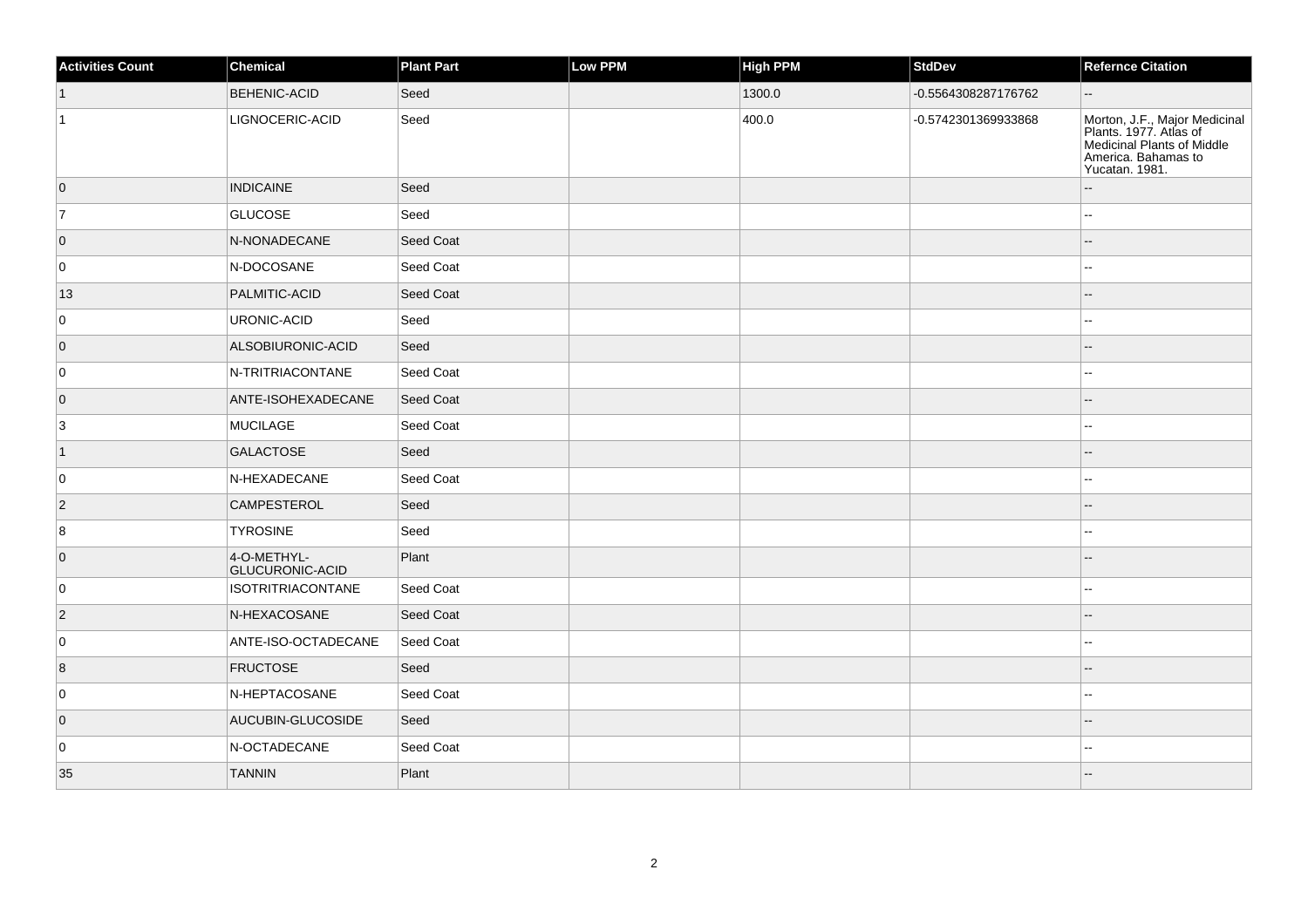| <b>Activities Count</b> | Chemical                                   | <b>Plant Part</b> | Low PPM | <b>High PPM</b> | <b>StdDev</b> | <b>Refernce Citation</b>                                                                                                                     |
|-------------------------|--------------------------------------------|-------------------|---------|-----------------|---------------|----------------------------------------------------------------------------------------------------------------------------------------------|
| 0                       | N-TRICOSANE                                | Seed Coat         |         |                 |               | Ξ.                                                                                                                                           |
| $\overline{0}$          | N-HEPTADECANE                              | Seed Coat         |         |                 |               |                                                                                                                                              |
| $\mathbf 0$             | (+)-BOSCHNIAKINIC-ACID                     | Seed              |         |                 |               | Leung, A. Y. and Foster, S.<br>1995. Encyclopedia of<br>Common Natural Ingredients<br>2nd Ed. John Wiley & Sons,<br>New York. 649 pp.        |
| $\overline{0}$          | N-HENEICOSANE                              | <b>Seed Coat</b>  |         |                 |               | --                                                                                                                                           |
| 9                       | <b>BETA-AMYRIN</b>                         | Seed              |         |                 |               | Ξ.                                                                                                                                           |
| $\overline{0}$          | <b>ISOOCTADECANE</b>                       | Seed Coat         |         |                 |               |                                                                                                                                              |
| 14                      | <b>SUCROSE</b>                             | Plant             |         |                 |               | ۵.                                                                                                                                           |
| 0                       | N-TRIACONTANE                              | Seed Coat         |         |                 |               |                                                                                                                                              |
| 0                       | <b>ISOHEPTADECANE</b>                      | Seed Coat         |         |                 |               | ۵۵                                                                                                                                           |
| $\overline{0}$          | $ (+)$ -BOSCHNIAKINE                       | Seed              |         |                 |               | Leung, A. Y. and Foster, S.<br>1995. Encyclopedia of<br>Common Natural Ingredients<br>2nd Ed. John Wiley & Sons,<br>New York. 649 pp.        |
| 0                       | <b>DL-VALINE</b>                           | Plant             |         |                 |               |                                                                                                                                              |
| $\overline{0}$          | N-DOTRIACONTANE                            | Seed Coat         |         |                 |               | --                                                                                                                                           |
| 10                      | <b>ALPHA-AMYRIN</b>                        | Seed              |         |                 |               | ۵.                                                                                                                                           |
| $\overline{0}$          | 9-OXO-OCTADEC-CIS-12-<br><b>ENOIC-ACID</b> | Seed Oil          |         |                 |               | $-$                                                                                                                                          |
| 0                       | STEROL                                     | Plant             |         |                 |               |                                                                                                                                              |
| $\overline{0}$          | N-TETRACOSANE                              | Seed Coat         |         |                 |               | $-$                                                                                                                                          |
| 3                       | N-HENTRIACONTANE                           | Seed Coat         |         |                 |               | ۵۵                                                                                                                                           |
| $\overline{0}$          | L-RHAMNOSE                                 | Seed              |         |                 |               | Wichtl, M. 1984. Teedrogen.<br>Ein Handbuch fur Apotheker<br>und Arzte. Wissenschaftliche<br>Verlagsgesellscharft. mbH<br>Stuttgart. 393 pp. |
| $\overline{2}$          | <b>PHYTOSTEROLS</b>                        | Seed              |         |                 |               | Leung, A. Y. and Foster, S.<br>1995. Encyclopedia of<br>Common Natural Ingredients<br>2nd Ed. John Wiley & Sons,<br>New York. 649 pp.        |
| 78                      | <b>LUTEOLIN</b>                            | Leaf              |         |                 |               |                                                                                                                                              |
| 8                       | <b>STEARIC-ACID</b>                        | Seed Coat         |         |                 |               | --                                                                                                                                           |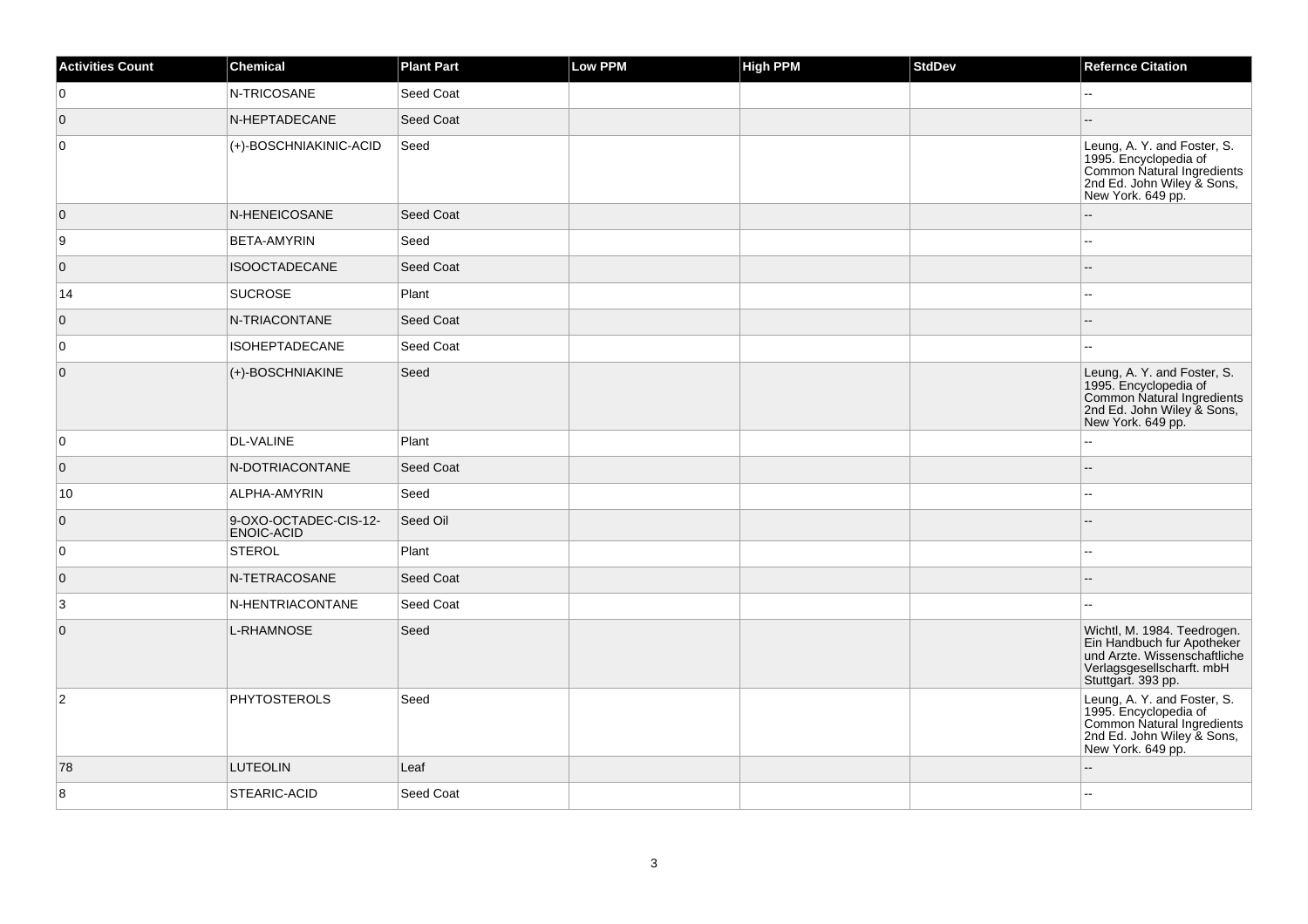| <b>Activities Count</b> | Chemical               | <b>Plant Part</b> | Low PPM | <b>High PPM</b> | <b>StdDev</b> | <b>Refernce Citation</b>                                                                                                                                                    |
|-------------------------|------------------------|-------------------|---------|-----------------|---------------|-----------------------------------------------------------------------------------------------------------------------------------------------------------------------------|
| $\overline{0}$          | <b>TANNINS</b>         | Plant             |         |                 |               | Newall, C. A., Anderson, L. A.<br>and Phillipson, J. D. 1996.<br>Herbal Medicine - A Guide for<br>Health-care Professionals.<br>The Pharmaceutical Press,<br>London. 296pp. |
| 0                       | <b>DL-NORLEUCINE</b>   | Seed              |         |                 |               | $\overline{a}$                                                                                                                                                              |
| $\vert$ 1               | N-NONACOSANE           | Seed Coat         |         |                 |               |                                                                                                                                                                             |
| 14                      | <b>SUCROSE</b>         | Seed              |         |                 |               |                                                                                                                                                                             |
| 12                      | <b>GLYCINE</b>         | Seed              |         |                 |               |                                                                                                                                                                             |
| 0                       | L-LYSINE               | Seed              |         |                 |               |                                                                                                                                                                             |
| $\overline{0}$          | <b>INDICAININE</b>     | Seed              |         |                 |               | Leung, A. Y. and Foster, S.<br>1995. Encyclopedia of<br>Common Natural Ingredients<br>2nd Ed. John Wiley & Sons,<br>New York. 649 pp.                                       |
| 27                      | LINOLEIC-ACID          | Seed Coat         |         |                 |               |                                                                                                                                                                             |
| 47                      | <b>BETA-SITOSTEROL</b> | Seed              |         |                 |               |                                                                                                                                                                             |
| 0                       | D-XYLOSE               | Seed              |         |                 |               | Newall, C. A., Anderson, L. A.<br>and Phillipson, J. D. 1996.<br>Herbal Medicine - A Guide for<br>Health-care Professionals.<br>The Pharmaceutical Press,<br>London. 296pp. |
| $\overline{0}$          | <b>DL-ALANINE</b>      | Seed              |         |                 |               | $\sim$                                                                                                                                                                      |
| 0                       | <b>ISONONACOSANE</b>   | Seed Coat         |         |                 |               |                                                                                                                                                                             |
| $\vert 8$               | <b>GLUTAMIC-ACID</b>   | Seed              |         |                 |               |                                                                                                                                                                             |
| 0                       | <b>L-CYSTINE</b>       | Seed              |         |                 |               | $\overline{a}$                                                                                                                                                              |
| $\overline{0}$          | <b>ISOHEXADECANE</b>   | Seed Coat         |         |                 |               |                                                                                                                                                                             |
| 0                       | ISORICINOLEIC-ACID     | Seed Oil          |         |                 |               | $\sim$                                                                                                                                                                      |
| $\overline{0}$          | D-XYLOSE               | Plant             |         |                 |               |                                                                                                                                                                             |
| 6                       | MYRISTIC-ACID          | Seed Coat         |         |                 |               |                                                                                                                                                                             |
| $\overline{0}$          | <b>PLANTEOSE</b>       | Seed              |         |                 |               |                                                                                                                                                                             |
| 0                       | L-ASPARAGINE           | Seed              |         |                 |               |                                                                                                                                                                             |
| $\overline{0}$          | ALDOBIURONIC-ACID      | Seed              |         |                 |               |                                                                                                                                                                             |